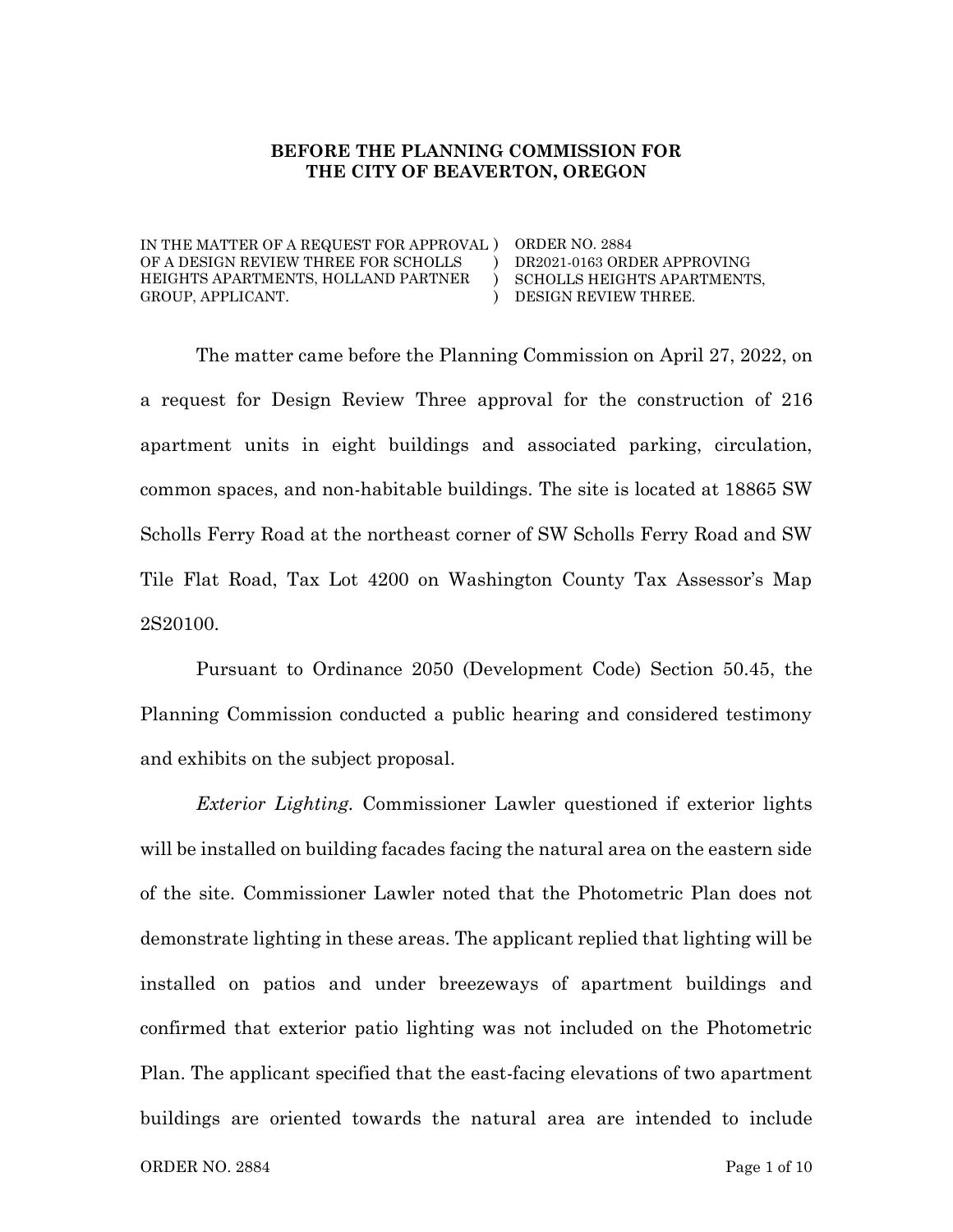lighting of patios and breezeways. The Commissioners determined that applicable Lighting Design Standards of Section 60.05.30 and Table 60.05-1 Technical Lighting Standards of the Development Code have been met by the project as proposed.

*Public Testimony.* One individual testified in opposition to this application. The testimony noted concerns about traffic impacts to SW Tile Flat Road, flooding due to grading activity during construction of adjacent phases of the development, and inadequate buffers between unincorporated Washington County properties and the subject site. The applicant explained during rebuttal that traffic and buffers were considered by the Scholls Heights PUD approval in 2017 and are not being considered for this application. Staff noted during final comments that residents with concerns about construction activity are encouraged to contact the Site Development Division which inspects developments throughout the site construction process.

The Commission, after holding the public hearing and considering all oral and written testimony, adopts the Staff Report dated April 20, 2022, and the Supplemental Memoranda dated April 26, 2022, and the findings contained therein, as applicable to the approval criteria contained in Sections 40.03 and 40.20.15.3.C of the Development Code.

Therefore, **IT IS HEREBY ORDERED** that **DR2021-0163** is **APPROVED**, based on the testimony, reports and exhibits, and evidence presented during the public hearing on the matter and based on the facts, findings, and conclusions found in the Staff Report dated April 20, 2022, the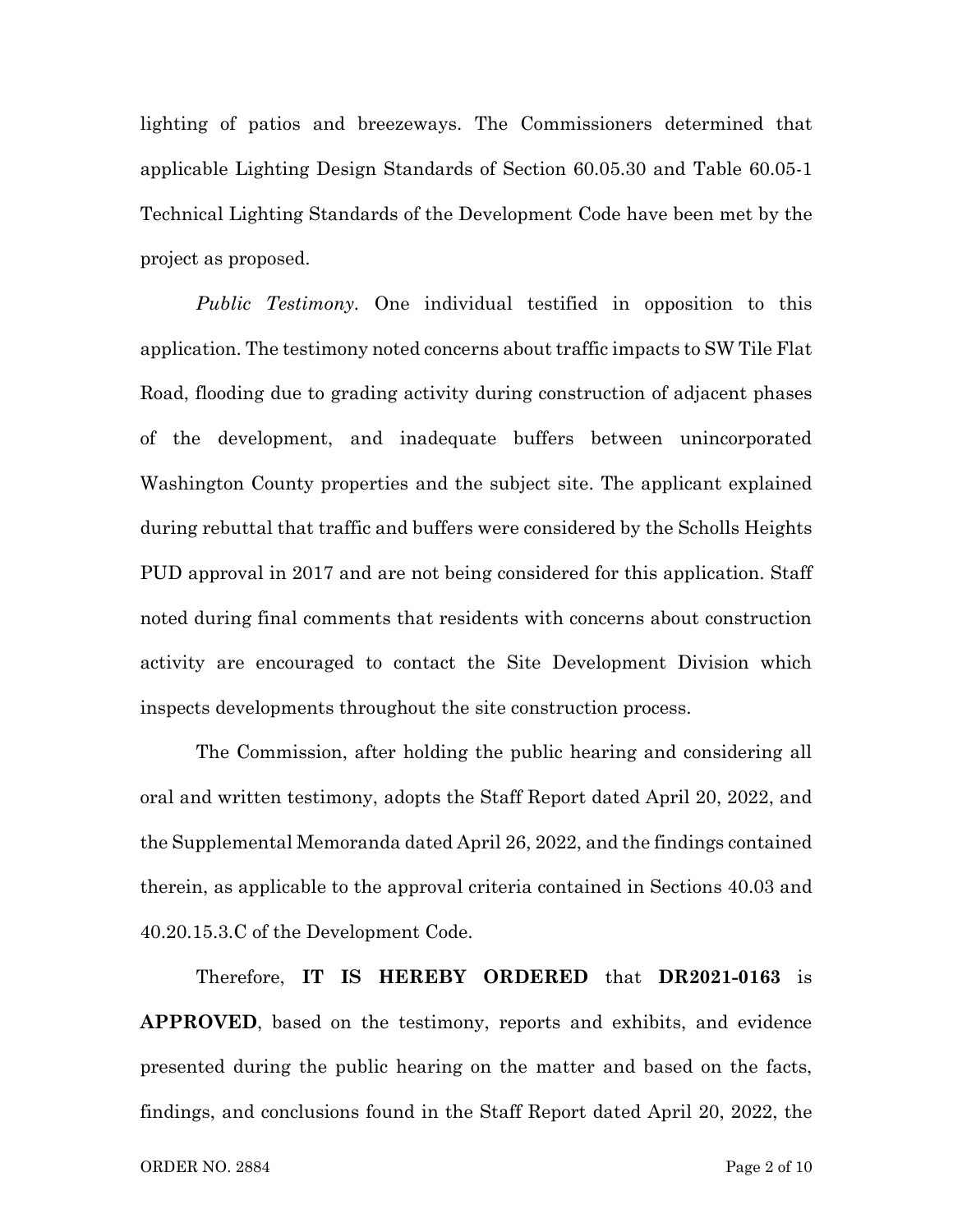Supplemental Memoranda dated April 26, 2022, and the findings contained

therein, subject to the conditions of approval as follows:

## **A. General Conditions, the Applicant shall:**

1. Ensure that the Tree Plan Two (TP2021-0012) application has been approved and is consistent with the submitted plans. (Planning / BG).

## **B. Prior to issuance of the site development permit, the applicant shall:**

- 2. Submit the required plans, application form, fee, and other items needed for a complete site development permit application per the applicable review checklist. (Site Development Div. / SAS)
- 3. Retain a professional engineer to design and monitor the construction for any work governed by Beaverton Municipal Code 9.05.020, current standards in place per the City Engineering Design Manual and Standard Drawings, Beaverton Development Code (Ordinance 2050, 4010 +rev.), the current standards in place per the Clean Water Services District, Design and Construction Standards, and the City Standard Agreement to Construct and Retain Design Professionals in Oregon. (Site Development Div. / SAS)
- 4. Submit a completed and executed City Standard Agreement to Construct Improvements and Retain Design Professional(s) Registered in Oregon. After the site development permit is issued, the City Engineer and the Planning Director must approve all revisions utilizing the process set out in the Beaverton Development Code, and the City Engineering Design Manual; however, any required land use action shall be final prior to City staff approval of the engineering plan revision and work commencing as revised. (Site Development Div. / SAS)
- 5. Have the applicant for the subject property guarantee all Cityowned and maintained public improvements, grading, storm water management facilities, and driveway paving by submittal of a Cityapproved security. The security approval by the City consists of a review by the City Attorney for form and the City Engineer for amount, equivalent to 100 percent or more of estimated construction costs. (Site Development Div. / SAS)
- 6. Submit any required easements, executed and ready for recording, to the City. City will require approval of legal description and form prior to execution. (Site Development Div. / SAS)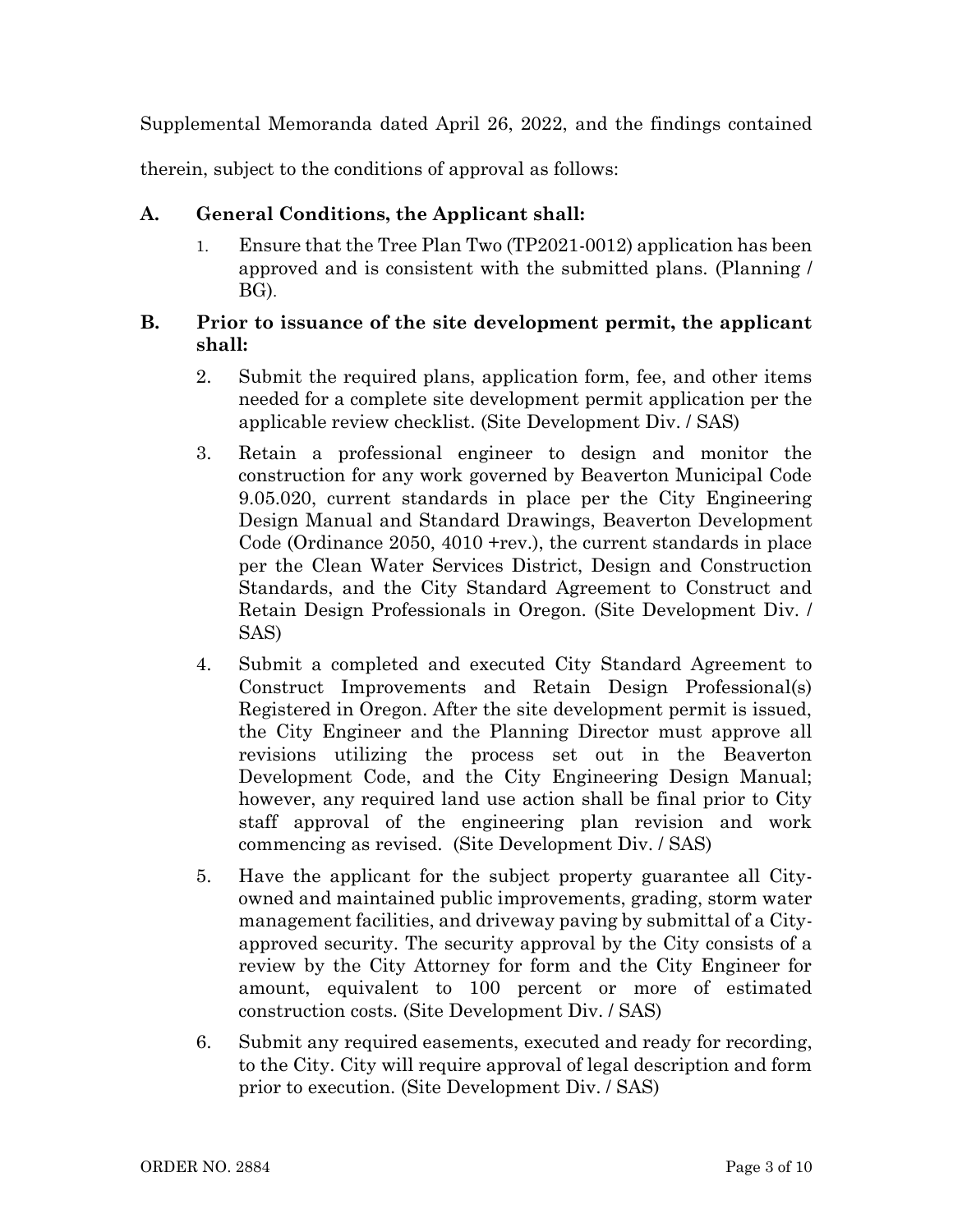- 7. Submit a geotechnical report with the site development permit application for review and approval. It shall be prepared by a professional engineer or registered geologist. (Site Development Div. / SAS)
- 8. Have obtained approvals needed from the Clean Water Services District for storm system connections as a part of the City's plan review process. These submittals will go to City for processing to Clean Water Services. (Site Development Div. / SAS)
- 9. Submit a completed 1200-C Permit (DEQ/CWS/City Erosion Control Joint Permit) application to the City. The applicant shall use the standard plan format per requirements for sites 5 acres or larger adopted by DEQ and Clean Water Services. (Site Development Div. / SAS)
- 10. Provide construction plans and a drainage report demonstrating compliance with City surface water management requirements per City 2019 Engineering Design Manual, Resolution 4542, Section 530; and with CWS Resolution and Order 2019-22 for quantity control for conveyance capacity, hydromodification and quality treatment. Fee-in-lieu can be requested if development meets criteria set forth in City EDM Sections 190, table 530.1, and 530.1.A.4 and CWS Design & Construction Standards Section 4.03.7.a and 4.04.2.a. (Site Development Div. / SAS)
- 11. Provide a drainage analysis of the subject site prepared by a professional engineer meeting the standards set by the City. The analysis shall identify all contributing drainage areas and plumbing systems for this project with the site development permit application. The analysis shall also delineate all areas for this project that are inundated during a 100-year storm event, including the safe overflow conveyance from proposed constructed stormwater management facilities. (Site Development Div. / SAS)
- 12. Submit a grading plan showing building pad elevation and minimum finished floor elevation (FFE). Pad elevation shall be at least one foot higher and FFE shall be at least three feet higher than the 100 year/emergency overflow of the storm water management facility. (Site Development Div. / SAS)
- 13. Grading must meet provisions of Beaverton City Code 9.05.110 and 9.05.115 at all exterior property boundaries of the proposed project. No grading can occur within 10 feet of a property line or half the height of the vertical embankment created, whichever is greater. This condition does not apply to grading activity that is approved through a Design Review process. (Site Development Div. / SAS)
- 14. Provide plans showing a proprietary stormwater treatment system for treatment of the site's piped surface water runoff. Plans shall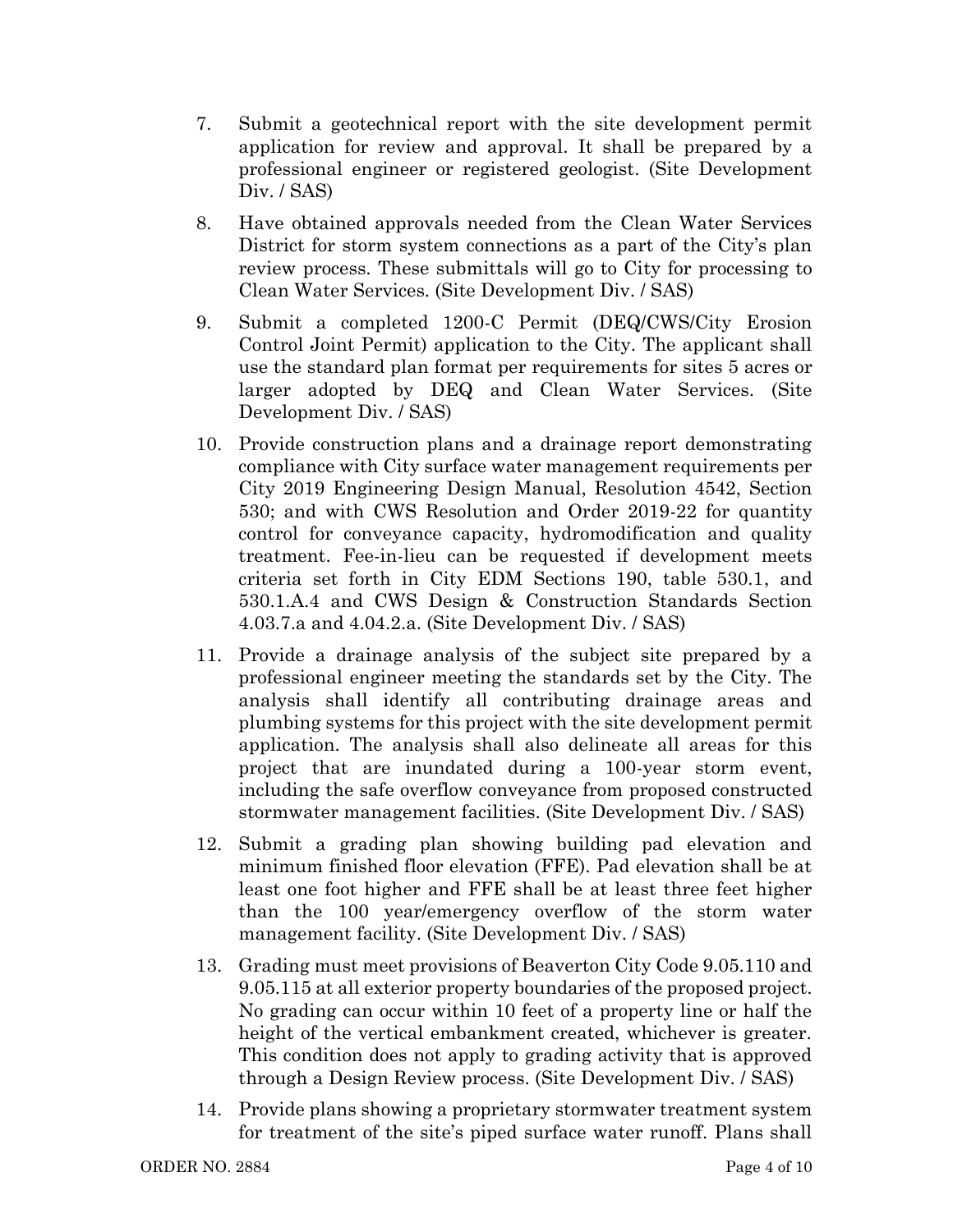also show a trash capture water quality pre-treatment unit located directly upstream from any proprietary stormwater treatment system vaults or manholes. Plans shall also show a high flow bypass system to bypass surface water runoff high flows. Any proprietary storm filter treatment facility with contributing impervious area greater the 1.5 acres will require a high-flow bypass system. (Site Development Div. / SAS)

- 15. Pay any required storm water system development charges (storm water quality, quantity, hydromodification and overall system conveyance) for the new impervious area proposed. (Site Development Div. / SAS)
- 16. Submit an owner-executed, notarized, City/CWS standard private stormwater facilities maintenance agreement, with maintenance plan and all standard exhibits, ready for recording with Washington County Records. (Site Development Div. / SAS)
- 17. Submit to the City a Stormwater Management Worksheet for the proposed project's net new impervious area proposed for any common areas and private streets prepared by the applicant's engineer, architect, or surveyor. Any home demolition is credited at one equivalent surface unit (2640 square feet). The certification shall consist of an analysis and calculations determining the square footage of all impervious surfaces as a total for the common areas and private streets. In addition, specific types of impervious area totals, in square feet, shall be given for parking areas and driveways, sidewalk and pedestrian areas, and any gravel surfaces. Calculations shall also indicate the square footage of pre-existing impervious surface, the new impervious surface area created, and total final impervious surface area on the entire site and individual tracts. (Site Development Div. / SAS)
- 18. Submit plans showing a non-potable water system design for stormwater management facilities and any public plantings. Nonpotable water plans must meet City Engineering Design Manual Section 710 requirements. (Site Development Div. / SAS)
- 19. Provide plans for the placement of underground utility lines within the site to the proposed new buildings. No overhead services shall remain on the site. If existing utility poles along existing street frontages must be moved to accommodate the proposed improvements, the affected lines must be either undergrounded or a fee in lieu of undergrounding paid per Section 60.65 of the Development Code. (Site Development Div. / SAS)
- 20. Submit plans that show access for a maintenance vehicle within 9 feet from the front, or within 19-feet from the side of a vehicle to all stormwater management facility control structures unless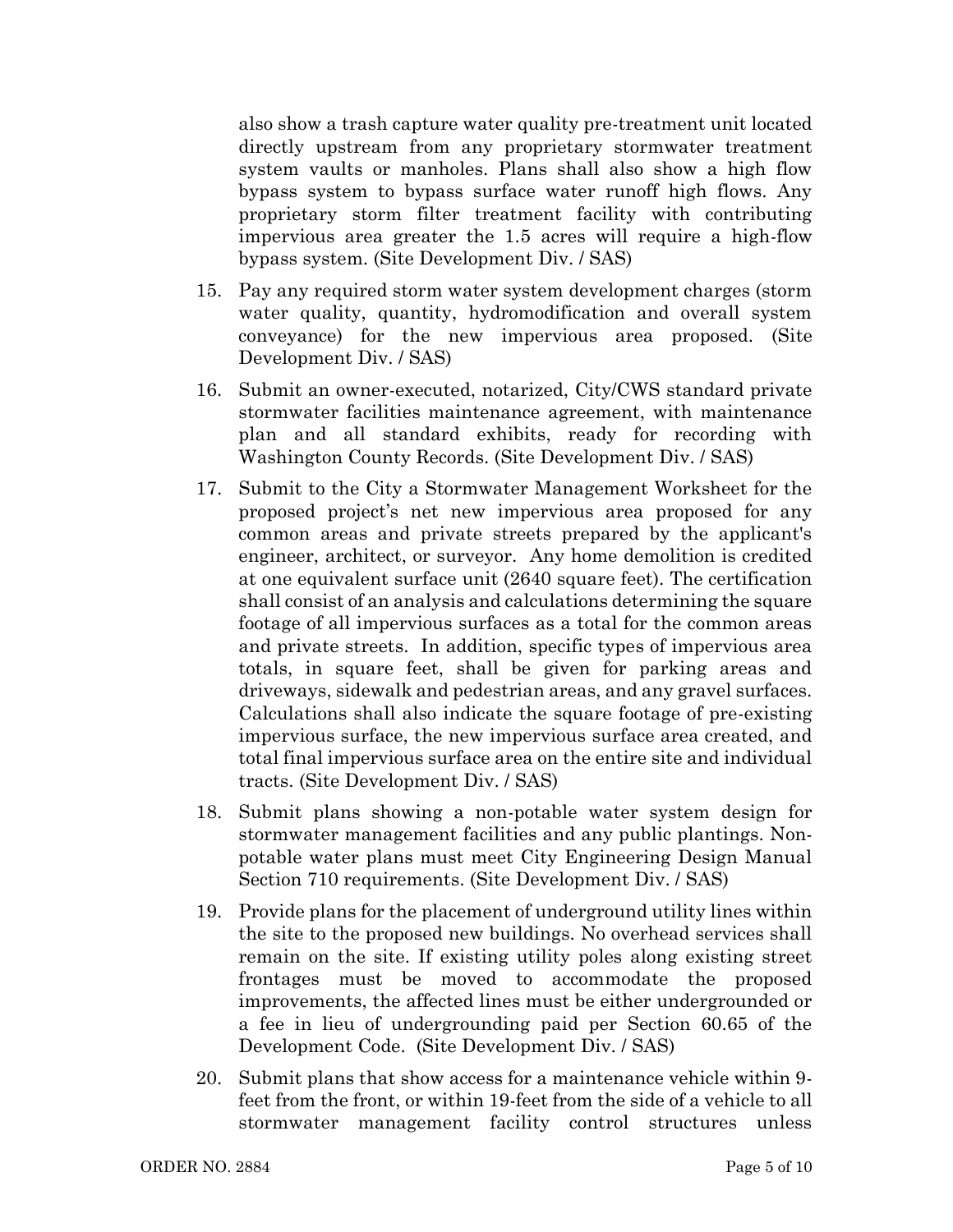otherwise specifically approved by the City Engineer. (Site Development Div. / SAS)

- 21. If required by OAR 918-780-0040, submit proposed private plumbing plans to the City Building Division for review. If private sewer systems crossing lot lines and within a private easement is proposed, please submit plumbing permit application to the Building Division. Drainage within covered areas shall be piped as approved by the City Building Division. (Site Development Div. / SAS)
- 22. Submit a design for the retaining walls surrounding, adjacent, and within the site designed by a civil engineer or structural engineer. Proposed walls within easements shall not be over 30 inches and have tie-backs. (Site Development Div. / SAS)
- 23. Submit plans demonstrating that masonry walls, including retaining walls, are a minimum of six inches thick and that all other walls are a minimum of three inches thick in compliance with BDC 60.05.25.9.C. (Planning / BG)
- 24. Provide plans showing a City standard commercial driveway apron (or a design otherwise approved through a Design Exception Request to the Engineering Design Manual) at the intersection of any private parking lot drive aisles to a public street. (BDC 40.03.1 and 60.55.35, EDM Section 210.21 and Standard Drawing 210) (Transportation / KM)
- 25. Obtain a Design Exception Request to the Engineering Design Manual for modifications to the City standard local street design speed and curb radii of eyebrow corners of Street O. Alternatively, provide plans showing a City standard local street design speed and eyebrow geometry for Street O. (BDC 40.03.1 and 60.55.30, EDM Section 210.5 and 210.12) (Transportation / KM)
- 26. Provide certification from a registered professional engineer that adequate sight distance exists in both directions (or can be obtained pursuant to specific improvements) at all driveway intersections. (BDC 40.03.1 and 60.55.35, EDM Section 210.18) (Transportation / KM)
- 27. Demonstrate that pedestrian walkways are provided along the street frontage of SW Scholls Ferry every 300 feet as required in BDC 60.55.25, and that all walkways maintain a continuous 5-foot width. (BDC 40.03.01 and 60.55.25) (Transportation / KM)
- 28. Demonstrate that the vision clearance triangle where the proposed driveways meet Street O are free of encroachments and meet the standards within the Engineering Design Manual Section 210.18.1.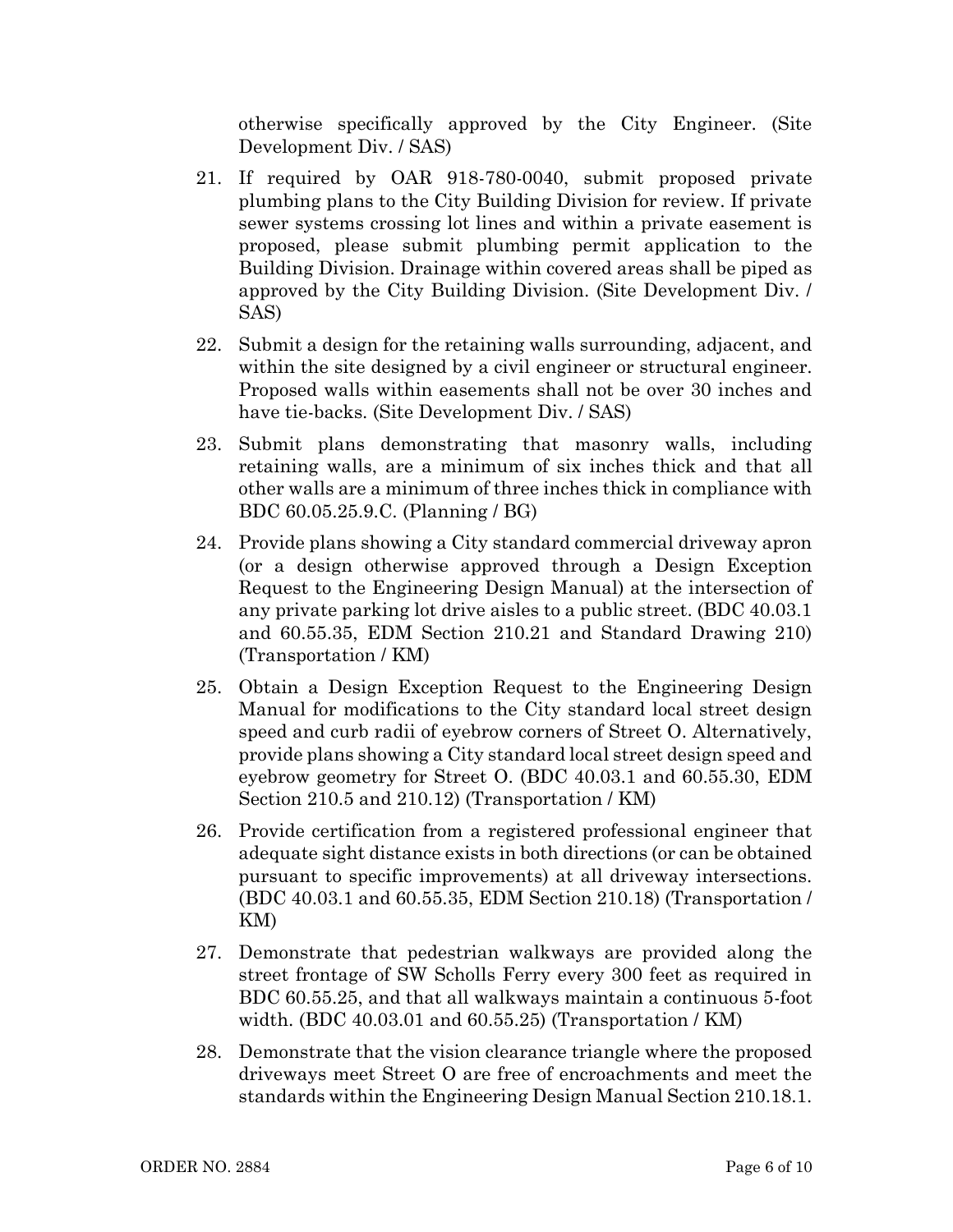(BDC 40.03.1, 60.55.35, and EDM Section 210.18) (Transportation / KM)

- 29. Demonstrate in submitted site plans that "No Parking" signage will be installed along the site's frontage to public Street O to ensure safe circulation for all vehicles, as well as to provide adequate truck and emergency access. (BDC 40.03.1, 60.55.25, and EDM 210.16) (Transportation / KM)
- 30. Record and submit documentation of a cross-access easement that would allow for the construction and the subject site's use of the proposed driveway and a pedestrian walkway providing access to future public Street O. (BDC 40.031.1, 60.55.35, and EDM 210.21) (Transportation / KM)
- 31. Obtain a Washington County Right-of Way Permit(s) from the Operations Division (503.846.7623) via the Public Permitting and Services Portal (WashCoORACA.com) for temporary construction access, if proposed directly to County-maintained road sections. Include the following items with the application submittal (Washington County / NV)
	- a. Preliminary/Final Sight Distance Certification
	- b. Traffic Control/Circulation Plan
	- c. Trip Generation estimate

# **C. Prior to building permit issuance, the applicant shall:**

- 32. Submit a complete site development permit application and obtain the issuance of site development permit from the Site Development Division. (Site Development Div. / SAS)
- 33. Make provisions for installation of all mandated erosion control measures to achieve City inspector approval at least 24 hours prior to call for foundation footing form inspection from the Building Division. (Site Development Div. / SAS)

## **D. Prior to final inspection/occupancy of any building permit, the applicant shall:**

- 34. Have the landscaping completely installed or provide for erosion control measures around any disturbed or exposed areas per Clean Water Services standards. (Site Development Div. / SAS)
- 35. Have substantially completed the site development improvements as determined by the City Engineer. (Site Development Div. / SAS)
- 36. Have placed underground all affected, applicable existing overhead utilities and any new utility service lines within the project and along any existing street frontage as determined at permit issuance. (Site Development Div. / SAS)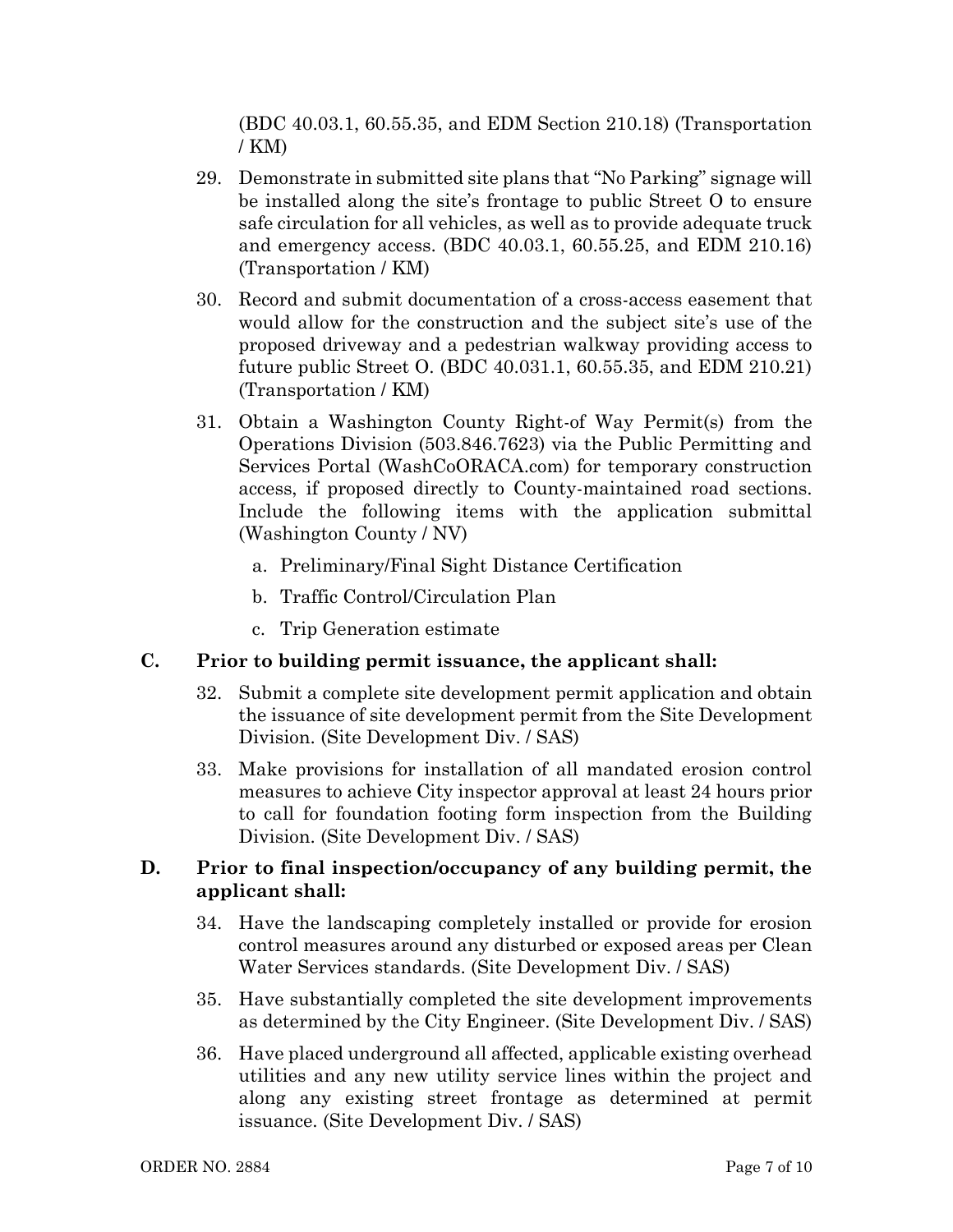- 37. Install or replace, to City specifications, all sidewalks which are missing, damaged, deteriorated, or removed by construction. (Site Development Div. / SAS)
- 38. Ensure all site improvements, including grading and landscaping are completed in accordance with plans marked "Exhibit A", except as modified by the decision-making authority in conditions of approval. (On file at City Hall). (Planning / BG)
- 39. Ensure all construction is completed in accordance with the Materials and Finishes form and Materials Board, both marked "Exhibit B", except as modified by the decision-making authority in conditions of approval. (On file at City Hall). (Planning / BG)
- 40. Ensure construction of all buildings, walls, fences, and other structures are completed in accordance with the elevations and plans marked "Exhibit C", except as modified by the decisionmaking authority in conditions of approval. (On file at City Hall). (Planning / BG)
- 41. Complete frontage improvements along public Street O to the adopted L2 Local Street standards which include: 6.5 wide planter strip, 5 sidewalks, street trees, and street lighting. (BDC 40.03.1, 60.55.10, and 60.55.30, and EDM Standard Drawing 200-4) (Transportation / KM)
- 42. Install No Parking signs along the site's frontage to public Street O. (BDC 40.03.1, 60.55.35, and EDM Section 210.18) (Transportation / KM)

# **E. Prior to release of performance security, the applicant shall**

- 43. Have completed the site development improvements and verify that the location and width of proposed rights of way and easements are adequate for the completed infrastructure, per adopted City standards. The project shall meet all outstanding conditions of approval as determined by the City. Additionally, the applicant and professional(s) of record shall have met all obligations under the City Standard Agreement to Construct Improvements and Retain Design Professional Registered in Oregon, as determined by the City Engineer. (Site Development Div. / SAS)
- 44. Submit any required easements, executed and ready for recording, to the City. City will require approval of legal description and form prior to execution. The applicant's engineer or surveyor shall verify all pre-existing and proposed easements are of sufficient width to meet City standards. (Site Development Div. / SAS)
- 45. Provide a post-construction cleaning, system maintenance, and any proprietary stormwater treatment system recharge/replacement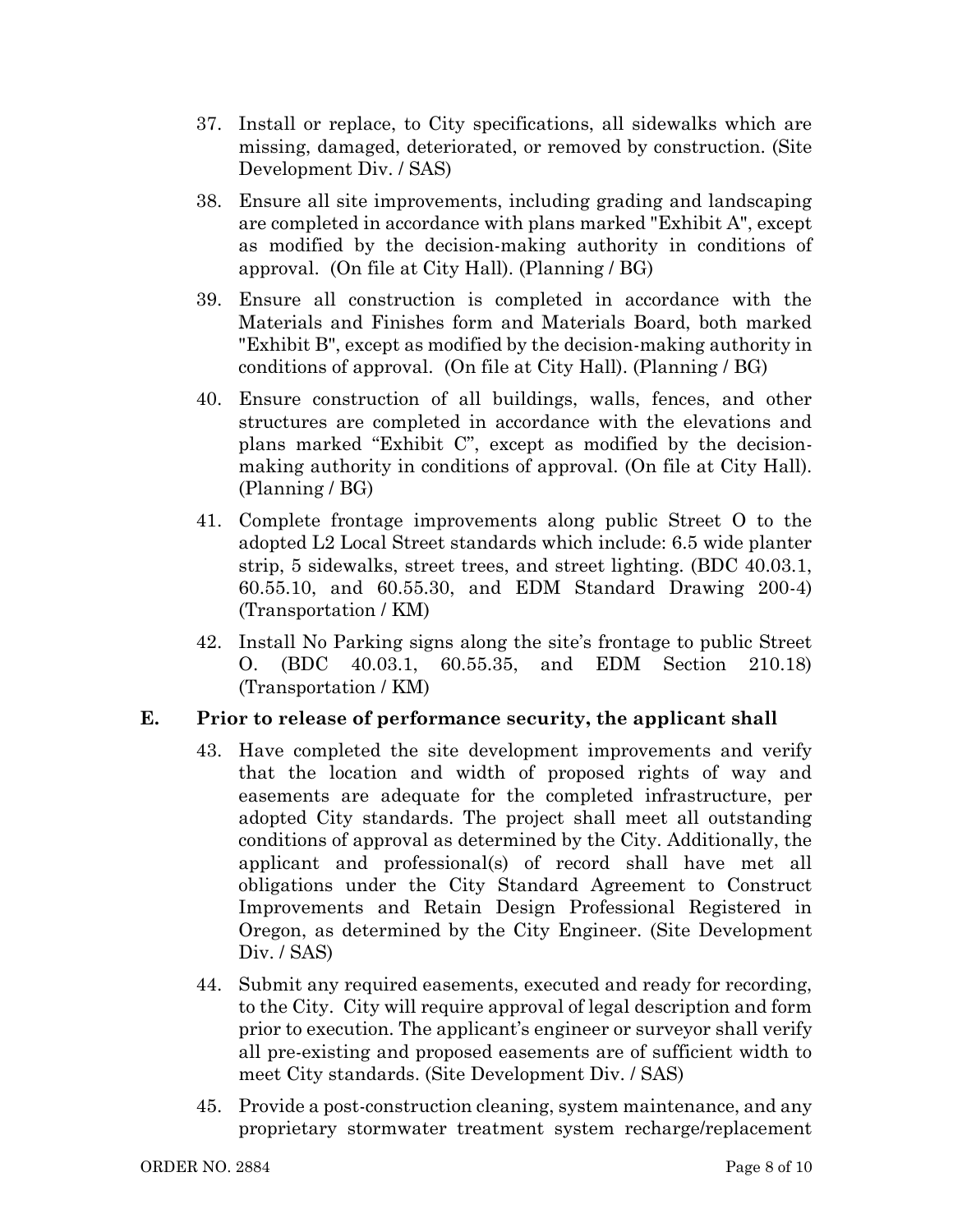servicing report per manufacturer's recommendations for the site's proprietary storm water treatment systems by a qualified maintenance provider as determined by the City Engineer. Additional service report will be required per maintenance schedule and until the maintenance and planting period is complete. (Site Development Div. / SAS)

- 46. Provide an additional performance security for 100 percent of the cost of plants, planting materials, and any maintenance labor (including irrigation) necessary to achieve establishment of the vegetation as shown on the approved plan within the storm water management facility, vegetated corridor, and the wetland mitigation areas, as determined by the City Engineer. If the plants are not well established (as determined by the City) within a period of two years from the date of substantial completion, a plan shall be submitted by the engineer of record and landscape architect (or wetland biologist) that documents any needed remediation. The remediation plan shall be completely implemented and deemed satisfactory by the City prior to release of the security. (Site Development Div. / SAS)
- 47. A 2-year Maintenance Security will be required at 25 percent of the cost to construct City-owned and maintained public improvements, grading, storm water management facilities, and driveway paving. The security approval by the City consists of a review by the City Attorney for form and the City Engineer for amount. It will run concurrently with the performance security of the plant establishment and is released 2 years after project acceptance following the correction of any identified defects. (Site Development Div. / SAS)

Motion **CARRIED**, by the following vote:

| AYES:                 | McCann, Glenewinkel, Lawler, Nye, Saldanha, Teater, |  |  |  |  |  |
|-----------------------|-----------------------------------------------------|--|--|--|--|--|
|                       | Winter                                              |  |  |  |  |  |
| NAYS:                 | None.                                               |  |  |  |  |  |
| <b>ABSTAIN:</b> None. |                                                     |  |  |  |  |  |
| <b>ABSENT:</b> None.  |                                                     |  |  |  |  |  |
|                       |                                                     |  |  |  |  |  |

Dated this  $\frac{27}{\text{day of}}$  day of  $\frac{\text{April}}{\text{April}}$ , 2022.